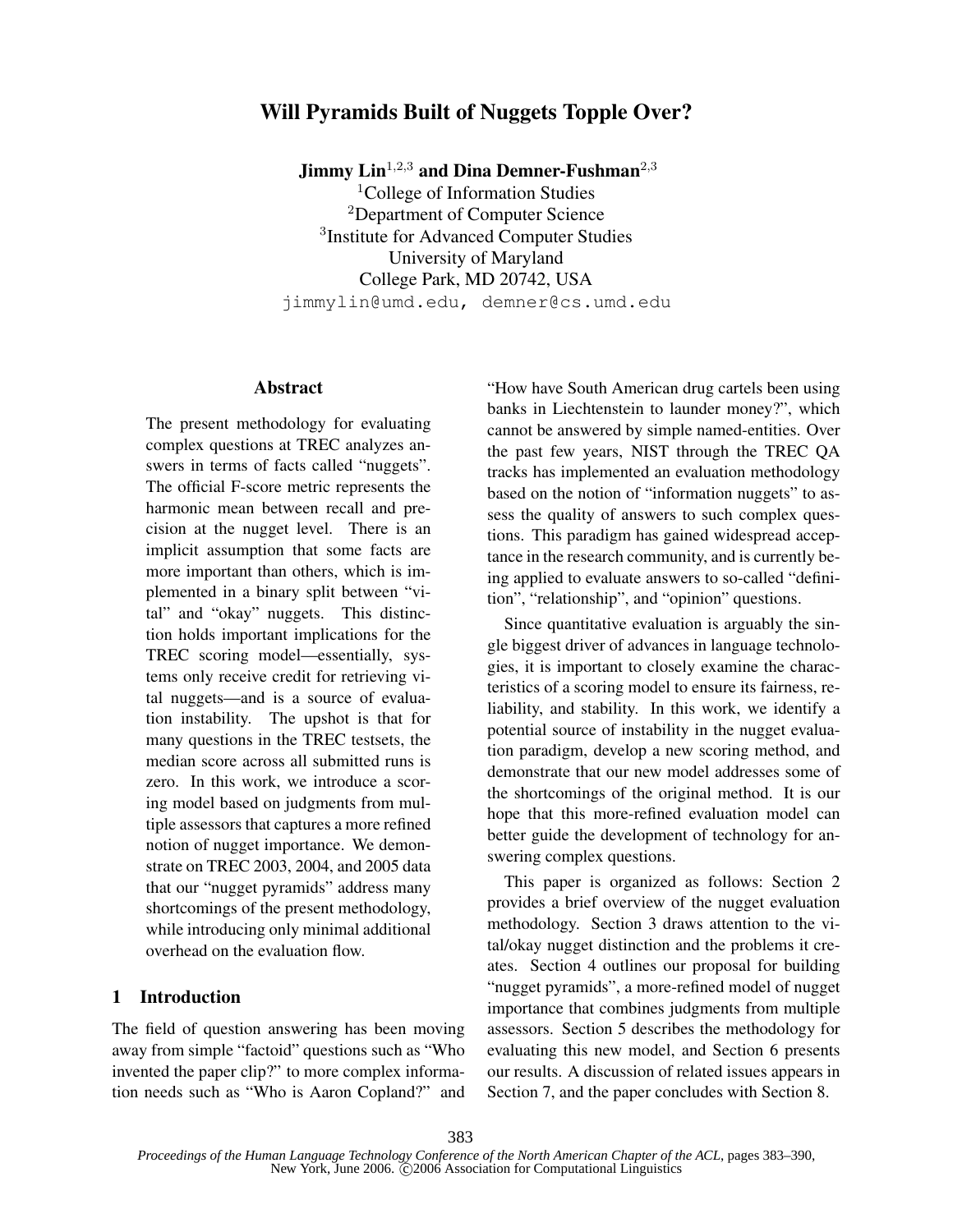## 2 Evaluation of Complex Questions

To date, NIST has conducted three large-scale evaluations of complex questions using a nugget-based evaluation methodology: "definition" questions in TREC 2003, "other" questions in TREC 2004 and TREC 2005, and "relationship" questions in TREC 2005. Since relatively few teams participated in the 2005 evaluation of "relationship" questions, this work focuses on the three years' worth of "definition/other" questions. The nugget-based paradigm has been previously detailed in a number of papers (Voorhees, 2003; Hildebrandt et al., 2004; Lin and Demner-Fushman, 2005a); here, we present only a short summary.

System responses to complex questions consist of an unordered set of passages. To evaluate answers, NIST pools answer strings from all participants, removes their association with the runs that produced them, and presents them to a human assessor. Using these responses and research performed during the original development of the question, the assessor creates an "answer key" comprised of a list of "nuggets"—essentially, facts about the target. According to TREC guidelines, a nugget is defined as a fact for which the assessor could make a binary decision as to whether a response contained that nugget (Voorhees, 2003). As an example, relevant nuggets for the target "AARP" are shown in Table 1. In addition to creating the nuggets, the assessor also manually classifies each as either "vital" or "okay". Vital nuggets represent concepts that must be in a "good" definition; on the other hand, okay nuggets contribute worthwhile information about the target but are not essential. The distinction has important implications, described below.

Once the answer key of vital/okay nuggets is created, the assessor goes back and manually scores each run. For each system response, he or she decides whether or not each nugget is present. The final F-score for an answer is computed in the manner described in Figure 1, and the final score of a system run is the mean of scores across all questions. The per-question F-score is a harmonic mean between nugget precision and nugget recall, where recall is heavily favored (controlled by the  $\beta$  parameter, set to five in 2003 and three in 2004 and 2005). Nugget recall is computed solely on vital nuggets

|      | vital 30+ million members                   |  |
|------|---------------------------------------------|--|
|      | okay Spends heavily on research & education |  |
|      | vital Largest seniors organization          |  |
|      | vital Largest dues paying organization      |  |
|      | vital Membership eligibility is $50+$       |  |
|      | okay Abbreviated name to attract boomers    |  |
| okav | Most of its work done by volunteers         |  |
| okay | Receives millions for product endorsements  |  |
| okav | Receives millions from product endorsements |  |
|      |                                             |  |

Table 1: Answer nuggets for the target "AARP".

| Let                                                                                                                                                                                                                                                                                                                     |
|-------------------------------------------------------------------------------------------------------------------------------------------------------------------------------------------------------------------------------------------------------------------------------------------------------------------------|
| # of <i>vital</i> nuggets returned in a response<br>$\,r\,$<br>$\begin{array}{ll}\n a & \text{# of } \text{okay} \text{ suggests returned in a response} \\ R & \text{# of } \text{vital} \text{ suggests in the answer key} \\ l & \text{# of non-whitespace characters in the entire}\n \end{array}$<br>answer string |
| Then<br>recall ( <i>R</i> ) = $r/R$<br>allowance ( $\alpha$ ) = 100 × ( $r + a$ )<br>precision (P) $=$ $\begin{cases} 1 & \text{if } l < \alpha \\ 1 - \frac{l - \alpha}{l} & \text{otherwise} \end{cases}$                                                                                                             |
| Finally, the $F_{\beta} = \frac{(\beta^2 + 1) \times \mathcal{P} \times \mathcal{R}}{\beta^2 \times \mathcal{P} + \mathcal{R}}$                                                                                                                                                                                         |
| $\beta = 5$ in TREC 2003, $\beta = 3$ in TREC 2004, 2005.                                                                                                                                                                                                                                                               |

Figure 1: Official definition of F-score.

(which means no credit is given for returning okay nuggets), while nugget precision is approximated by a length allowance based on the number of both vital and okay nuggets returned. Early in a pilot study, researchers discovered that it was impossible for assessors to enumerate the total set of nuggets contained in a system response (Voorhees, 2003), which corresponds to the denominator in the precision calculation. Thus, a penalty for verbosity serves as a surrogate for precision.

Note that while a question's answer key only needs to be created once, assessors must manually determine if each nugget is present in a system's response. This human involvement has been identified as a bottleneck in the evaluation process, although we have recently developed an automatic scoring metric called POURPRE that correlates well with human judgments (Lin and Demner-Fushman, 2005a).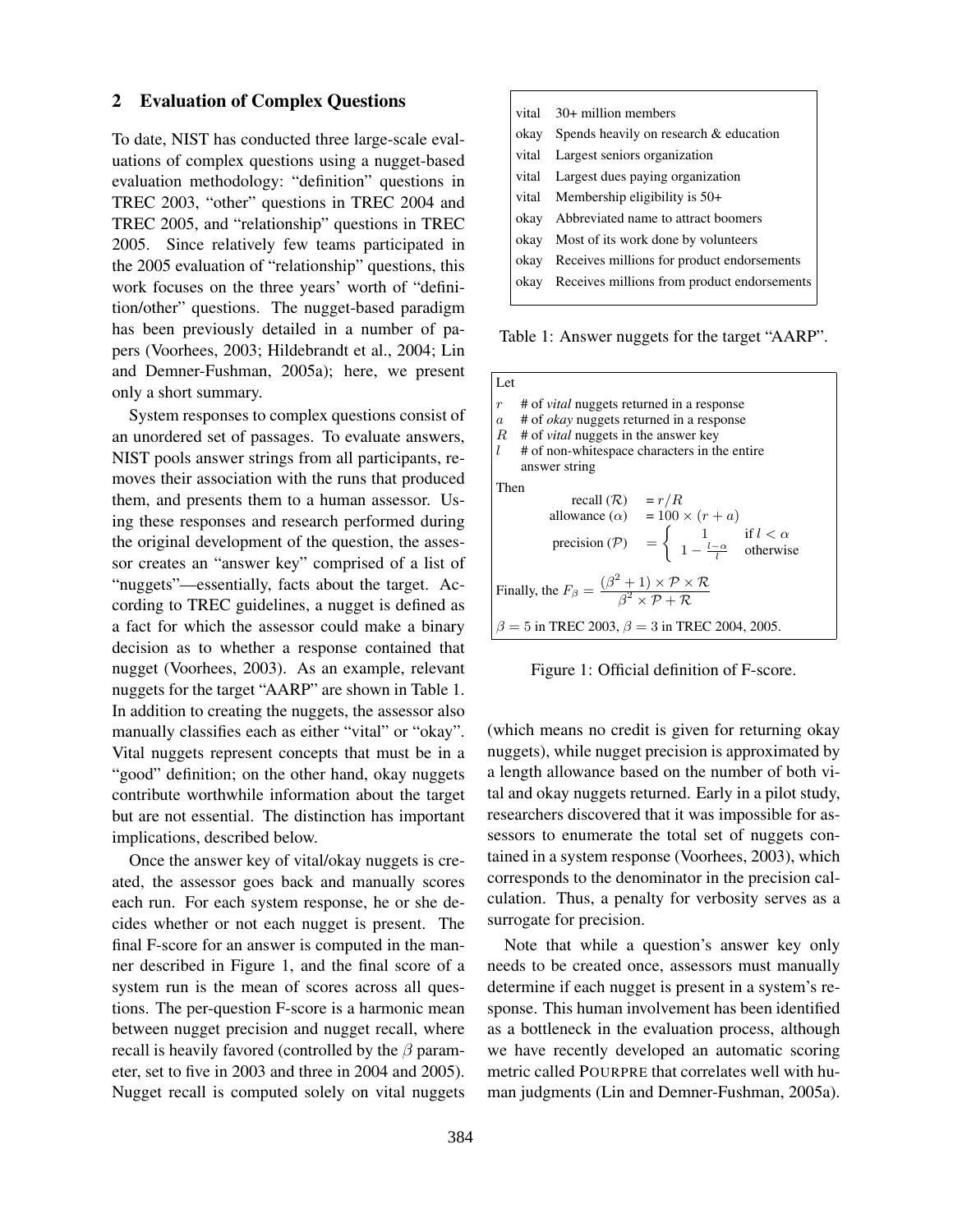| <b>Testset</b>   |    | # $q$ 's   1 vital   2 vital |    |
|------------------|----|------------------------------|----|
| <b>TREC 2003</b> | 50 |                              | 10 |
| <b>TREC 2004</b> | 64 | 2                            | 15 |
| <b>TREC 2005</b> | 75 | 5                            | 16 |

Table 2: Number of questions with few vital nuggets in the different testsets.

# 3 What's Vital? What's Okay?

Previously, we have argued that the vital/okay distinction is a source of instability in the nuggetbased evaluation methodology, especially given the manner in which F-score is calculated (Hildebrandt et al., 2004; Lin and Demner-Fushman, 2005a). Since only vital nuggets figure into the calculation of nugget recall, there is a large "quantization effect" for system scores on topics that have few vital nuggets. For example, on a question that has only one vital nugget, a system cannot obtain a non-zero score unless that vital nugget is retrieved. In reality, whether or not a system returned a passage containing that single vital nugget is often a matter of luck, which is compounded by assessor judgment errors. Furthermore, there does not appear to be any reliable indicators for predicting the importance of a nugget, which makes the task of developing systems even more challenging.

The polarizing effect of the vital/okay distinction brings into question the stability of TREC evaluations. Table 2 shows statistics about the number of questions that have only one or two vital nuggets. Compared to the size of the testset, these numbers are relatively large. As a concrete example, "F16" is the target for question 71.7 from TREC 2005. The only vital nugget is "First F16s built in 1974". The practical effect of the vital/okay distinction in its current form is the number of questions for which the median system score across all submitted runs is zero: 22 in TREC 2003, 41 in TREC 2004, and 44 in TREC 2005.

An evaluation in which the median score for many questions is zero has many shortcomings. For one, it is difficult to tell if a particular run is "better" than another—even though they may be very different in other salient properties such as length, for example. The discriminative power of the present F-score measure is called into question: are present systems

that bad, or is the current scoring model insufficient to discriminate between different (poorly performing) systems?

Also, as pointed out by Voorhees (2005), a score distribution heavily skewed towards zero makes meta-analysis of evaluation stability hard to perform. Since such studies depend on variability in scores, evaluations would appear more stable than they really are.

While there are obviously shortcomings to the current scheme of labeling nuggets as either "vital" or "okay", the distinction does start to capture the intuition that "not all nuggets are created equal". Some nuggets are inherently more important than others, and this should be reflected in the evaluation methodology. The solution, we believe, is to solicit judgments from multiple assessors and develop a more refined sense of nugget importance. However, given finite resources, it is important to balance the amount of additional manual effort required with the gains derived from those efforts. We present the idea of building "nugget pyramids", which addresses the shortcomings noted here, and then assess the implications of this new scoring model against data from TREC 2003, 2004, and 2005.

#### 4 Building Nugget Pyramids

As previously pointed out (Lin and Demner-Fushman, 2005b), the question answering and summarization communities are converging on the task of addressing complex information needs from complementary perspectives; see, for example, the recent DUC task of query-focused multi-document summarization (Amigó et al., 2004; Dang, 2005). From an evaluation point of view, this provides opportunities for cross-fertilization and exchange of fresh ideas. As an example of this intellectual discourse, the recently-developed POURPRE metric for automatically evaluating answers to complex questions (Lin and Demner-Fushman, 2005a) employs n-gram overlap to compare system responses to reference output, an idea originally implemented in the ROUGE metric for summarization evaluation (Lin and Hovy, 2003). Drawing additional inspiration from research on summarization evaluation, we adapt the pyramid evaluation scheme (Nenkova and Passonneau, 2004) to address the shortcomings of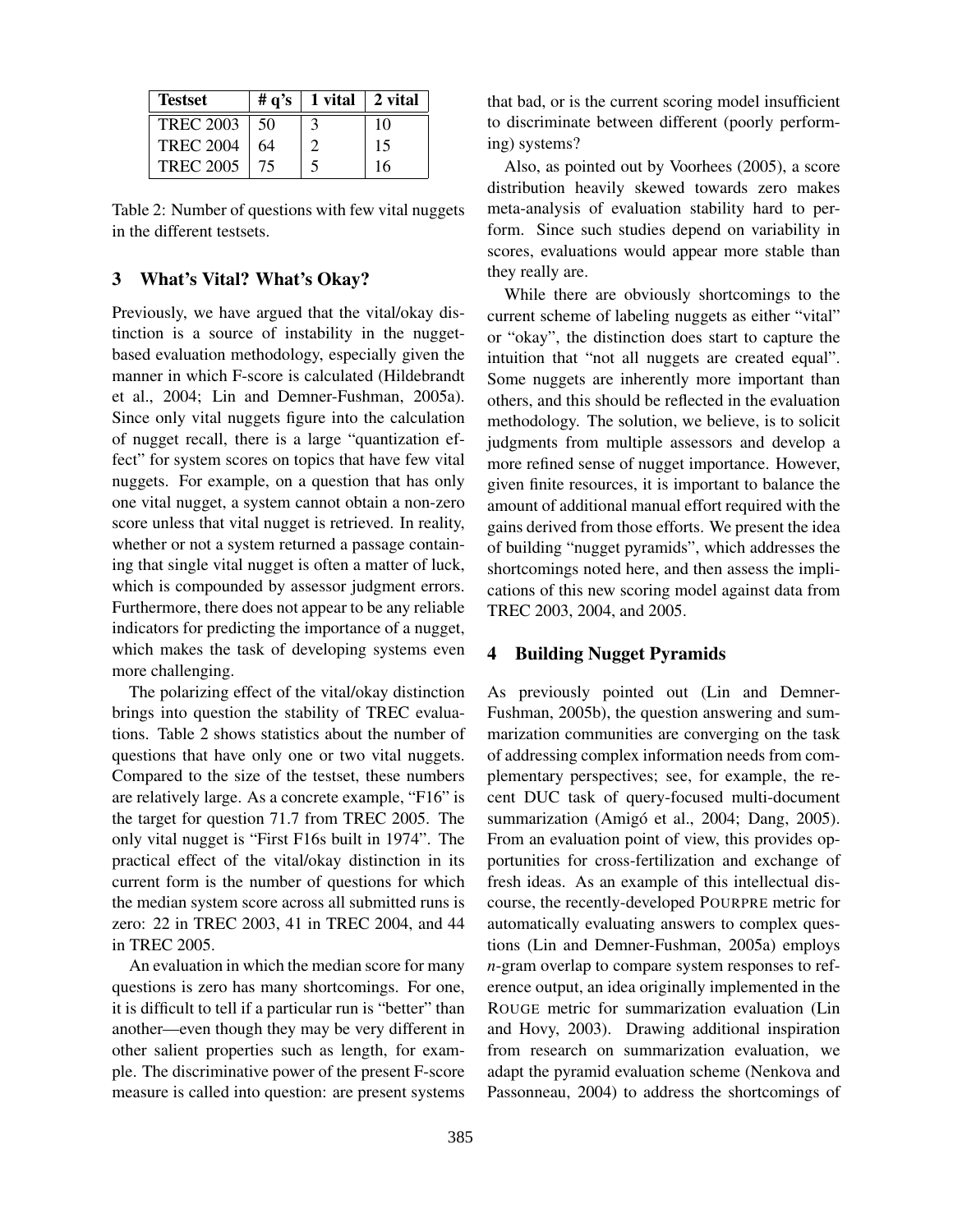the vital/okay distinction in the nugget-based evaluation methodology.

The basic intuition behind the pyramid scheme (Nenkova and Passonneau, 2004) is simple: the importance of a fact is directly related to the number of people that recognize it as such (i.e., its popularity). The evaluation methodology calls for assessors to annotate Semantic Content Units (SCUs) found within model reference summaries. The weight assigned to an SCU is equal to the number of annotators that have marked the particular unit. These SCUs can be arranged in a pyramid, with the highest-scoring elements at the top: a "good" summary should contain SCUs from a higher tier in the pyramid before a lower tier, since such elements are deemed "more vital".

This pyramid scheme can be easily adapted for question answering evaluation since a nugget is roughly comparable to a Semantic Content Unit. We propose to build nugget pyramids for answers to complex questions by soliciting vital/okay judgments from multiple assessors, i.e., take the original reference nuggets and ask different humans to classify each as either "vital" or "okay". The weight assigned to each nugget is simply equal to the number of different assessors that deemed it vital. We then normalize the nugget weights (per-question) so that the maximum possible weight is one (by dividing each nugget weight by the maximum weight of that particular question). Therefore, a nugget assigned "vital" by the most assessors (not necessarily all) would receive a weight of one.<sup>1</sup>

The introduction of a more granular notion of nugget importance should be reflected in the calculation of F-score. We propose that nugget recall be modified to take into account nugget weight:

$$
\mathcal{R} = \frac{\sum_{m \in A} w_m}{\sum_{n \in V} w_n}
$$

Where A is the set of reference nuggets that are matched within a system's response and  $V$  is the set of all reference nuggets;  $w_m$  and  $w_n$  are the weights of nuggets  $m$  and  $n$ , respectively. Instead of a binary distinction based solely on matching vital nuggets, all nuggets now factor into the calculation of recall, subjected to a weight. Note that this new scoring model captures the existing binary vital/okay distinction in a straightforward way: vital nuggets get a score of one, and okay nuggets zero.

We propose to leave the calculation of nugget precision as is: a system would receive a length allowance of 100 non-whitespace characters for every nugget it retrieved (regardless of importance). Longer answers would be penalized for verbosity.

Having outlined our revisions to the standard nugget-based scoring method, we will proceed to describe our methodology for evaluating this new model and demonstrate how it overcomes many of the shortcomings of the existing paradigm.

#### 5 Evaluation Methodology

We evaluate our methodology for building "nugget pyramids" using runs submitted to the TREC 2003, 2004, and 2005 question answering tracks (2003 "definition" questions, 2004 and 2005 "other" questions). There were 50 questions in the 2003 testset, 64 in 2004, and 75 in 2005. In total, there were 54 runs submitted to TREC 2003, 63 to TREC 2004, and 72 to TREC 2005. NIST assessors have manually annotated nuggets found in a given system's response, and this allows us to calculate the final Fscore under different scoring models.

We recruited a total of nine different assessors for this study. Assessors consisted of graduate students in library and information science and computer science at the University of Maryland as well as volunteers from the question answering community (obtained via a posting to NIST's TREC QA mailing list). Each assessor was given the reference nuggets along with the original questions and asked to classify each nugget as vital or okay. They were purposely asked to make these judgments without reference to documents in the corpus in order to expedite the assessment process—our goal is to propose a refinement to the current nugget evaluation methodology that addresses shortcomings while minimizing the amount of additional effort required. Combined with the answer key created by the original NIST assessors, we obtained a total of ten judgments for every single nugget in the three testsets.<sup>2</sup>

 $1$ Since there may be multiple nuggets with the highest score, what we're building is actually a frustum sometimes. :)

 ${}^{2}$ Raw data can be downloaded at the following URL: http://www.umiacs.umd.edu/∼jimmylin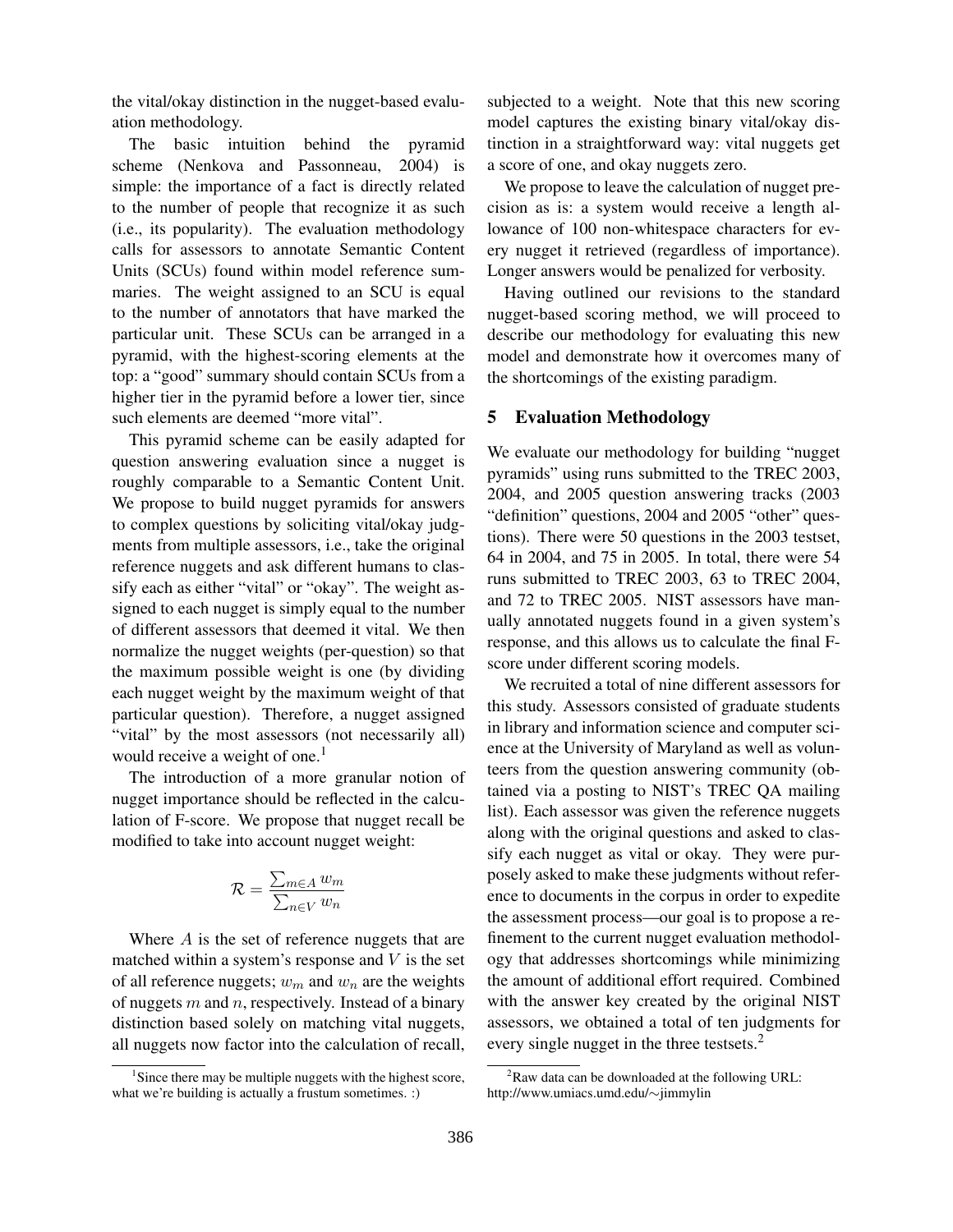|                 | 2003             |       | 2004             |       | 2005             |       |
|-----------------|------------------|-------|------------------|-------|------------------|-------|
| <b>Assessor</b> | Kendall's $\tau$ | zeros | Kendall's $\tau$ | zeros | Kendall's $\tau$ | zeros |
| $\theta$        | 1.00             | 22    | 1.00             | 41    | 1.00             | 44    |
| 1               | 0.908            | 20    | 0.933            | 36    | 0.888            | 43    |
| 2               | 0.896            | 21    | 0.916            | 43    | 0.900            | 41    |
| 3               | 0.903            | 21    | 0.917            | 38    | 0.897            | 39    |
| 4               | 0.912            | 20    | 0.914            | 42    | 0.879            | 56    |
| 5               | 0.873            | 23    | 0.926            | 40    | 0.841            | 53    |
| 6               | 0.889            | 29    | 0.908            | 32    | 0.894            | 39    |
| 7               | 0.900            | 22    | 0.930            | 37    | 0.890            | 54    |
| 8               | 0.909            | 18    | 0.932            | 29    | 0.891            | 35    |
| 9               | 0.879            | 26    | 0.908            | 49    | 0.877            | 58    |
| average         | 0.896            | 22.2  | 0.920            | 38.7  | 0.884            | 46.2  |

Table 3: Kendall's  $\tau$  correlation between system scores generated using "official" vital/okay judgments and each assessor's judgments. (Assessor 0 represents the original NIST assessors.)

We measured the correlation between system ranks generated by different scoring models using Kendall's  $\tau$ , a commonly-used rank correlation measure in information retrieval for quantifying the similarity between different scoring methods. Kendall's  $\tau$  computes the "distance" between two rankings as the minimum number of pairwise adjacent swaps necessary to convert one ranking into the other. This value is normalized by the number of items being ranked such that two identical rankings produce a correlation of 1.0; the correlation between a ranking and its perfect inverse is  $-1.0$ ; and the expected correlation of two rankings chosen at random is 0.0. Typically, a value of greater than 0.8 is considered "good", although 0.9 represents a threshold researchers generally aim for.

We hypothesized that system ranks are relatively unstable with respect to individual assessor's judgments. That is, how well a given system scores is to a large extent dependent on which assessor's judgments one uses for evaluation. This stems from an inescapable fact of such evaluations, well known from studies of relevance in the information retrieval literature (Voorhees, 1998). Humans have legitimate differences in opinion regarding a nugget's importance, and there is no such thing as "the correct answer". However, we hypothesized that these variations can be smoothed out by building "nugget pyramids" in the manner we described. Nugget weights reflect the combined judgments of many individual assessors, and scores generated with weights taken into account should correlate better with each individual assessor's opinion.

## 6 Results

To verify our hypothesis about the instability of using any individual assessor's judgments, we calculated the Kendall's  $\tau$  correlation between system scores generated using the "official" vital/okay judgments (provide by NIST assessors) and each individual assessor's judgments. This is shown in Table 3. The original NIST judgments are listed as "assessor 0" (and not included in the averages). For all scoring models discussed in this paper, we set  $\beta$ , the parameter that controls the relative importance of precision and recall, to three.<sup>3</sup> Results show that although official rankings generally correlate well with rankings generated by our nine additional assessors, the agreement is far from perfect. Yet, in reality, the opinions of our nine assessors are not any less valid than those of the NIST assessors—NIST does not occupy a privileged position on what constitutes a good "definition". We can see that variations in human judgments do not appear to be adequately captured by the current scoring model.

Table 3 also shows the number of questions for which systems' median score was zero based on each individual assessor's judgments (out of 50

<sup>&</sup>lt;sup>3</sup>Note that  $\beta = 5$  in the official TREC 2003 evaluation.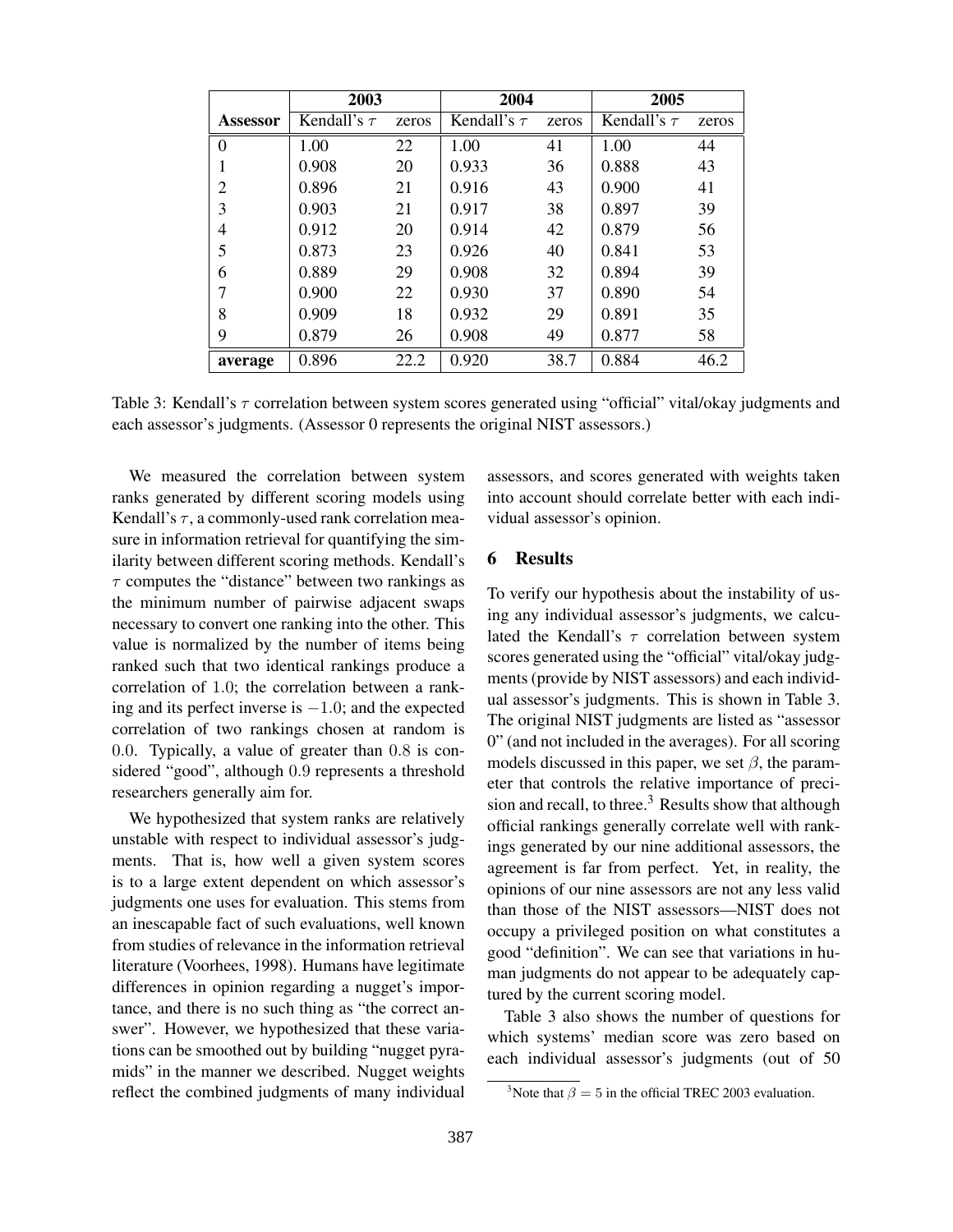|                | 2003  | 2004  | 2005  |
|----------------|-------|-------|-------|
| 0              | 0.934 | 0.943 | 0.901 |
| 1              | 0.962 | 0.940 | 0.950 |
| $\overline{c}$ | 0.938 | 0.948 | 0.952 |
| 3              | 0.938 | 0.947 | 0.950 |
| 4              | 0.936 | 0.922 | 0.914 |
| 5              | 0.916 | 0.956 | 0.887 |
| 6              | 0.916 | 0.950 | 0.958 |
| 7              | 0.949 | 0.933 | 0.927 |
| 8              | 0.964 | 0.972 | 0.953 |
| 9              | 0.912 | 0.899 | 0.881 |
| average        | 0.936 | 0.941 | 0.927 |

Table 4: Kendall's  $\tau$  correlation between system rankings generated using the ten-assessor nugget pyramid and those generated using each individual assessor's judgments. (Assessor 0 represents the original NIST assessors.)

questions for TREC 2003, 64 for TREC 2004, and 75 for TREC 2005). These numbers are worrisome: in TREC 2004, for example, over half the questions (on average) have a median score of zero, and over three quarters of questions, according to assessor 9. This is problematic for the various reasons discussed in Section 3.

To evaluate scoring models that combine the opinions of multiple assessors, we built "nugget pyramids" using all ten sets of judgments in the manner outlined in Section 4. All runs submitted to each of the TREC evaluations were then rescored using the modified F-score formula, which takes into account a finer-grained notion of nugget importance. Rankings generated by this model were then compared against those generated by each individual assessor's judgments. Results are shown in Table 4. As can be seen, the correlations observed are higher than those in Table 3, meaning that a nugget pyramid better captures the opinions of each individual assessor. A two-tailed t-test reveals that the differences in averages are statistically significant ( $p \ll 0.01$  for TREC 2003/2005,  $p < 0.05$  for TREC 2004).

What is the effect of combining judgments from different numbers of assessors? To answer this question, we built ten different nugget pyramids of varying "sizes", i.e., combining judgments from one through ten assessors. The Kendall's  $\tau$  corre-



Figure 2: Average agreement (Kendall's  $\tau$ ) between individual assessors and nugget pyramids built from different numbers of assessors.



Figure 3: Fraction of questions whose median score is zero plotted against number of assessors whose judgments contributed to the nugget pyramid.

lations between scores generated by each of these and scores generated by each individual assessor's judgments were computed. For each pyramid, we computed the average across all rank correlations, which captures the extent to which that particular pyramid represents the opinions of all ten assessors. These results are shown in Figure 2. The increase in Kendall's  $\tau$  that comes from adding a second assessor is statistically significant, as revealed by a two-tailed t-test ( $p \ll 0.01$  for TREC 2003/2005,  $p < 0.05$  for TREC 2004), but ANOVA reveals no statistically significant differences beyond two assessors.

From these results, we can conclude that adding a second assessor yields a scoring model that is significantly better at capturing the variance in human relevance judgments. In this respect, little is gained beyond two assessors. If this is the only advantage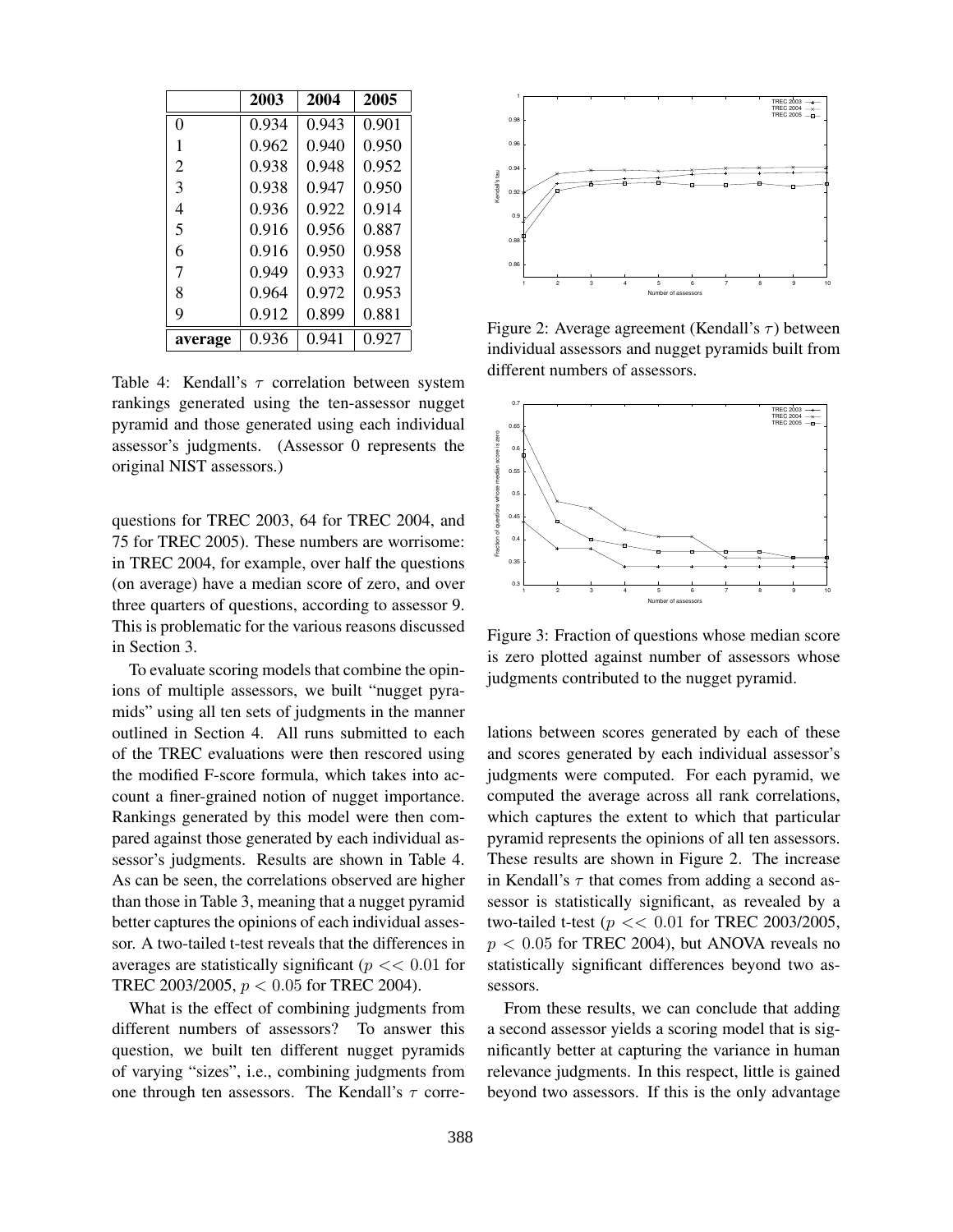provided by nugget pyramids, then the boost in rank correlations may not be sufficient to justify the extra manual effort involved in building them. As we shall see, however, nugget pyramids offer other benefits as well.

Evaluation by our nugget pyramids greatly reduces the number of questions whose median score is zero. As previously discussed, a strict vital/okay split translates into a score of zero for systems that do not return any vital nuggets. However, nugget pyramids reflect a more refined sense of nugget importance, which results in fewer zero scores. Figure 3 shows the number of questions whose median score is zero (normalized as a fraction of the entire testset) by nugget pyramids built from varying numbers of assessors. With four or more assessors, the number of questions whose median is zero for the TREC 2003 testset drops to 17; for TREC 2004, 23 for seven or more assessors; for TREC 2005, 27 for nine or more assessors. In other words, F-scores generated using our methodology are far more discriminative. The remaining questions with zero medians, we believe, accurately reflect the state of the art in question answering performance.

An example of a nugget pyramid that combines the opinions of all ten assessors is shown in Table 5 for the target "AARP". Judgments from the original NIST assessors are also shown (cf. Table 1). Note that there is a strong correlation between the original vital/okay judgments and the refined nugget weights based on the pyramid, indicating that (in this case, at least) the intuition of the NIST assessor matches that of the other assessors.

# 7 Discussion

In balancing the tradeoff between advantages provided by nugget pyramids and the additional manual effort necessary to create them, what is the optimal number of assessors to solicit judgments from? Results shown in Figures 2 and 3 provide some answers. In terms of better capturing different assessors' opinions, little appears to be gained from going beyond two assessors. However, adding more judgments does decrease the number of questions whose median score is zero, resulting in a more discriminative metric. Beyond five assessors, the number of questions with a zero median score remains rela-

| 1.0 | vital Largest seniors organization                 |
|-----|----------------------------------------------------|
| 0.9 | vital Membership eligibility is $50+$              |
|     | $0.8$ vital $30+$ million members                  |
|     | 0.7 vital Largest dues paying organization         |
|     | 0.2 okay Most of its work done by volunteers       |
|     | 0.1 okay Spends heavily on research $\&$ education |
| 0.1 | okay Receives millions for product endorsements    |
| 0.1 | okay Receives millions from product endorsements   |
| 0.0 | okay Abbreviated name to attract boomers           |
|     |                                                    |

Table 5: Answer nuggets for the target "AARP" with weights derived from the nugget pyramid building process.

tively stable. We believe that around five assessors yield the smallest nugget pyramid that confers the advantages of the methodology.

The idea of building "nugget pyramids" is an extension of a similarly-named evaluation scheme in document summarization, although there are important differences. Nenkova and Passonneau (2004) call for multiple assessors to annotate SCUs, which is much more involved than the methodology presented here, where the nuggets are fixed and assessors only provide additional judgments about their importance. This obviously has the advantage of streamlining the assessment process, but has the potential to miss other important nuggets that were not identified in the first place. Our experimental results, however, suggest that this is a worthwhile tradeoff. The explicit goal of this work was to develop scoring models for nugget-based evaluation that would address shortcomings of the present approach, while introducing minimal overhead in terms of additional resource requirements. To this end, we have been successful.

Nevertheless, there are a number of issues that are worth mentioning. To speed up the assessment process, assessors were instructed to provide "snap judgments" given only the list of nuggets and the target. No additional context was provided, e.g., documents from the corpus or sample system responses. It is also important to note that the reference nuggets were never meant to be read by other people—NIST makes no claim for them to be well-formed descriptions of the facts themselves. These answer